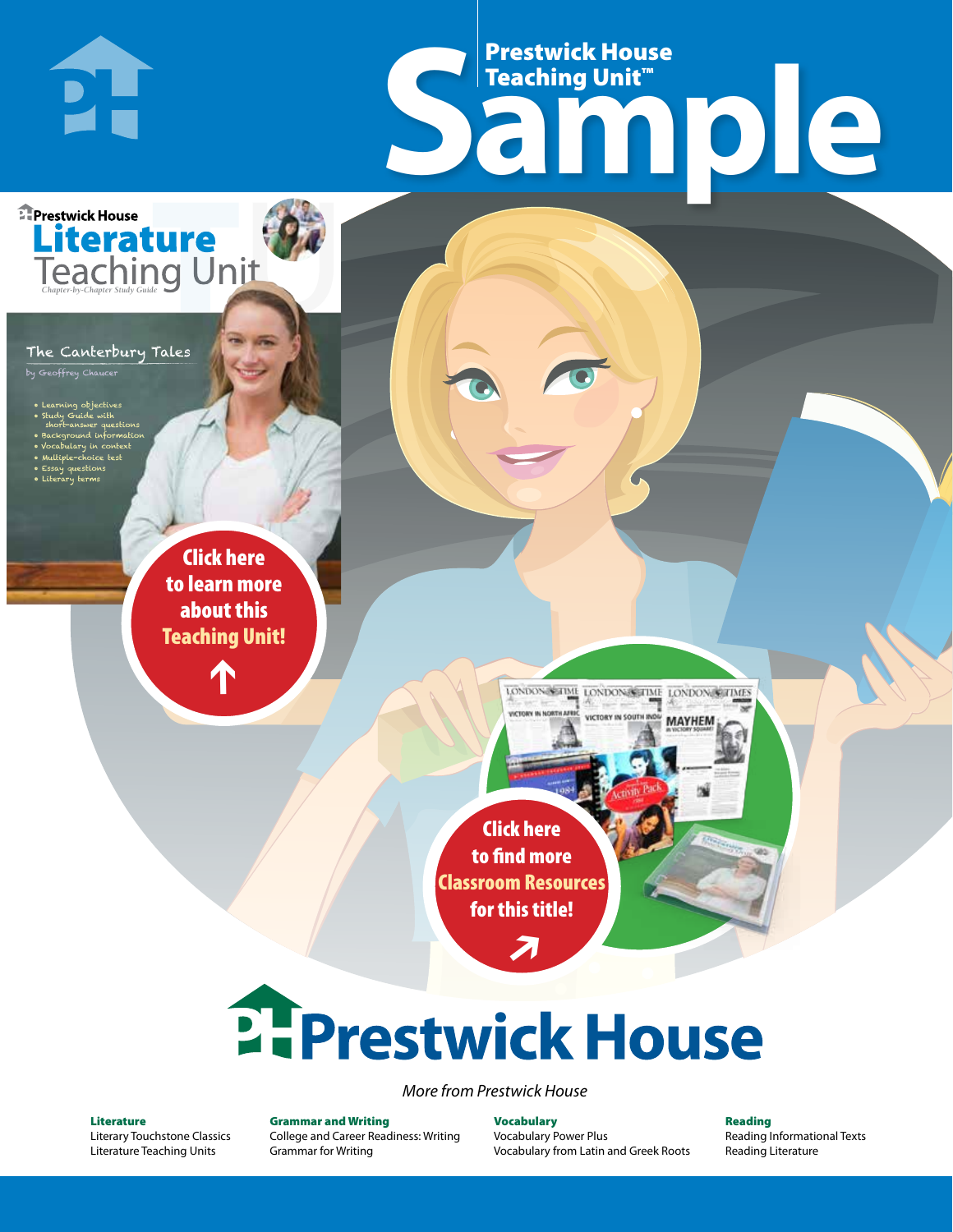

### The Canterbury Tales

### by Geoffrey Chaucer

- Learning objectives
- Study Guide with short-answer questions
	- Background information
		- Vocabulary in context
			- Multiple-choice test
				- Essay questions
					- Literary terms

## **Ellenger Prestwick House**

**P.O. Box 658, Clayton, DE 19938 www.prestwickhouse.com 800.932.4593**

**ISBN: 978-1-58049-009-2**

**Copyright ©2017 by Prestwick House Inc.**

**All rights reserved. No portion may be reproduced without permission in writing from the publisher.**

**Item No: 300157**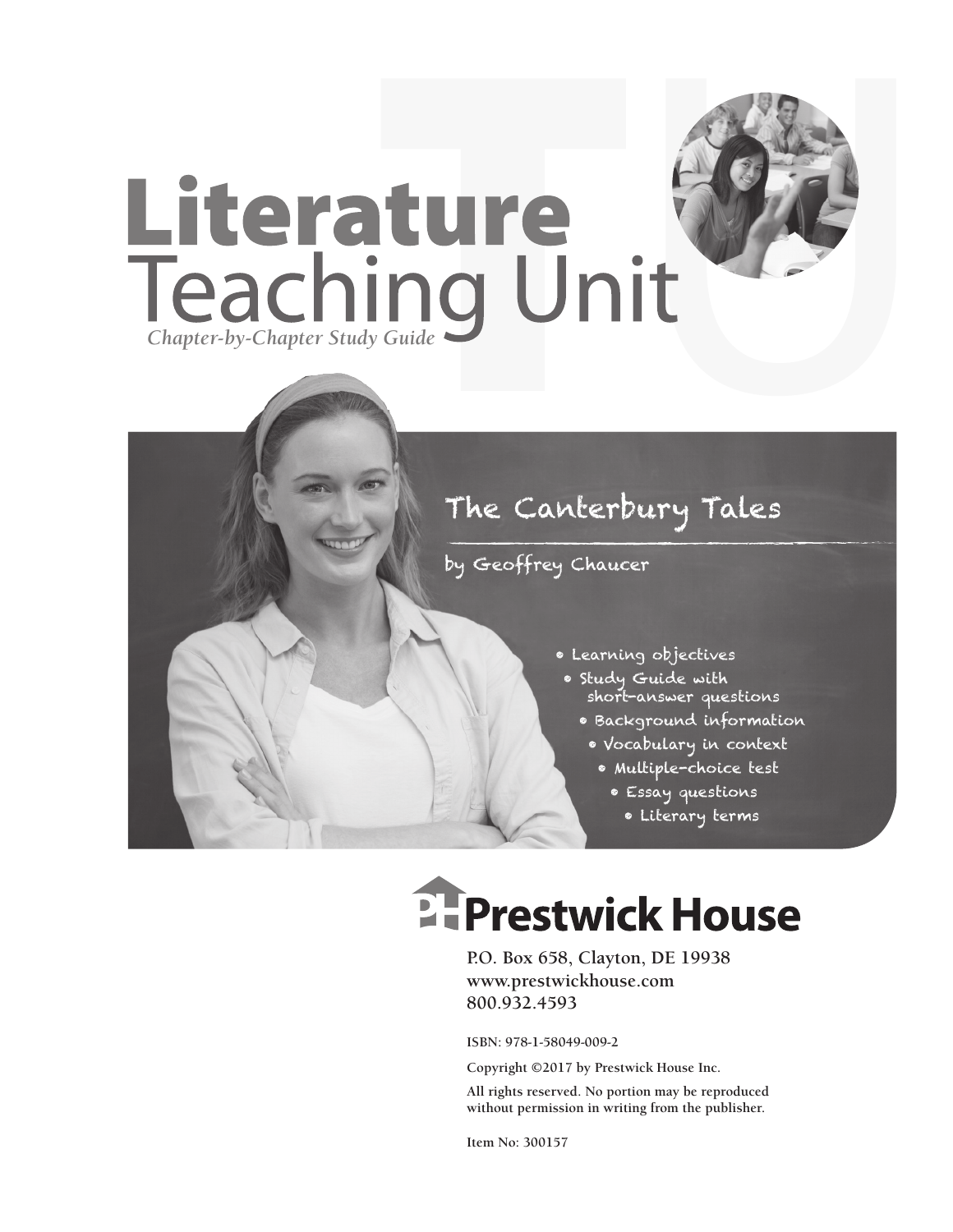### **The Canterbury Tales**

### **Objectives**

*By the end of this Unit, the student will be able to:*

- 1. discuss the individual personalities of the pilgrims and comment on those personality features that could be called "universal character traits."
- 2 identify those characteristics of the pilgrims that represent some of the virtues and vices found in Chaucer's society.
- 3. explain the role that social class plays in *The Canterbury Tales*.
- 4. point out examples of Chaucer's humor and, from these examples, draw a generalization as to how Chaucer created his humor.
- 5. define satire and discuss the kind of satire seen in *The Canterbury Tales.*
- 6. define the term allusion and provide examples from the text.
- 7. cite comments and/or incidents from *The Knight's Tale* which depict the theme of free will versus Divine Providence.
- 8. distinguish between various genres, including romance, fabliau, fable, and sermon.
- 9. discuss life in the medieval period as portrayed in *The Canterbury Tales.*
- 10. cite examples of Chaucer's criticism of the Catholic Church.
- 11. consider the position of women in medieval European society.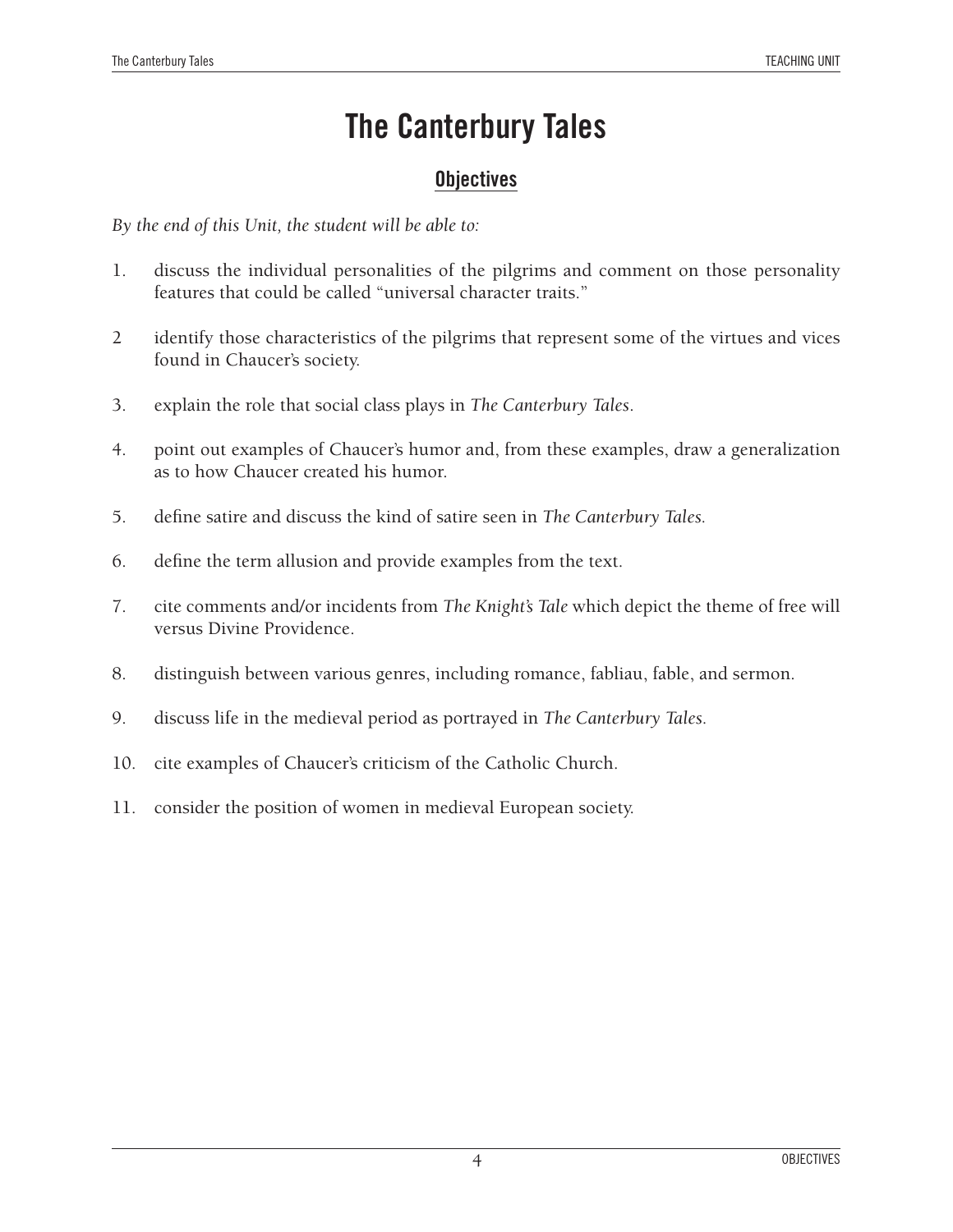### **The Canterbury Tales**

### **Questions for Essay and Discussion**

### The General Prologue

- 1. Show that the presentation of figures in *The General Prologue* ranges from gentle criticism of human failings to a stronger criticism that exposes, and perhaps condemns, serious misbehavior.
- 2. List the pilgrims according to their social rank; specify their secular or religious classification.
- 3. Discuss the framework of *The Canterbury Tales* and compare it to a modern story or movie with a similar framework.

### The Knight's Tale

- 1. Explain the aspects associated with the medieval code of chivalry.
- 2. Discuss the theme of friendship in its various forms as depicted in this tale.
- 3. Why do you suppose that Chaucer uses ancient Greece as the setting for *The Knight's Tale*? Support your generalizations with examples from the text.
- 4. Explain what "the code of courtly love" involves and illustrate your explanation with examples from the text.

### THE MILLER'S TALE

- 1. Compare and contrast *The Knight's Tale* and *The Miller's Tale*.
- 2. Identify and comment on the role of biblical allusions in *The Miller's Tale*.
- 3. In what way does the tale match the miller's persona?
- 4. Based on the tale, do you suppose that May/December marriages were popular during the medieval era?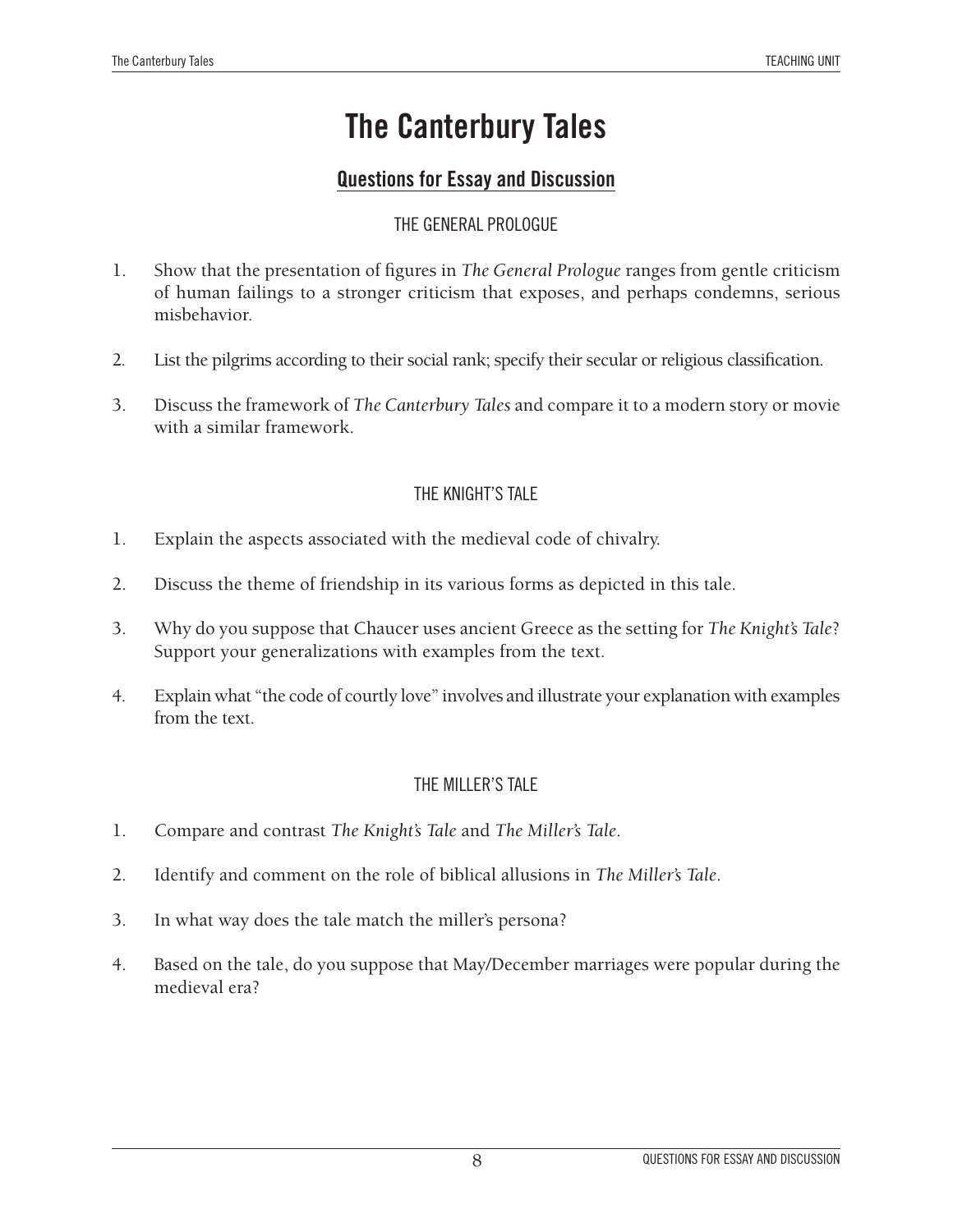2. What is the setting as the story begins? <u> 1980 - Andrea Station, amerikansk politik (\* 1908)</u>

3. The story begins:

"WHEN APRIL with his showers sweet with fruit The drought of March has pierced unto the root And bathed each vein with liquor that has power To generate therein and sire the flower  $[...]$ ." (lines  $1 - 4$ )

What imagery do these lines contain, and how does it pertain to the story?

- 4. The narrator tells us that he is going to describe the pilgrims, "who they were, and what was their degree" (line 40). Why is the knight the first character described?
- 5. What do we learn of the knight's character, appearance, and history?
- 6. What do we learn about the squire? How is he similar to and different from his father?

<u> 1989 - Johann Stoff, amerikansk politiker (d. 1989)</u>

<u> 1980 - Johann Barbara, martxa alemaniar arg</u>

7. Describe the yeoman.

and the control of the control of the control of the control of the control of the control of the control of the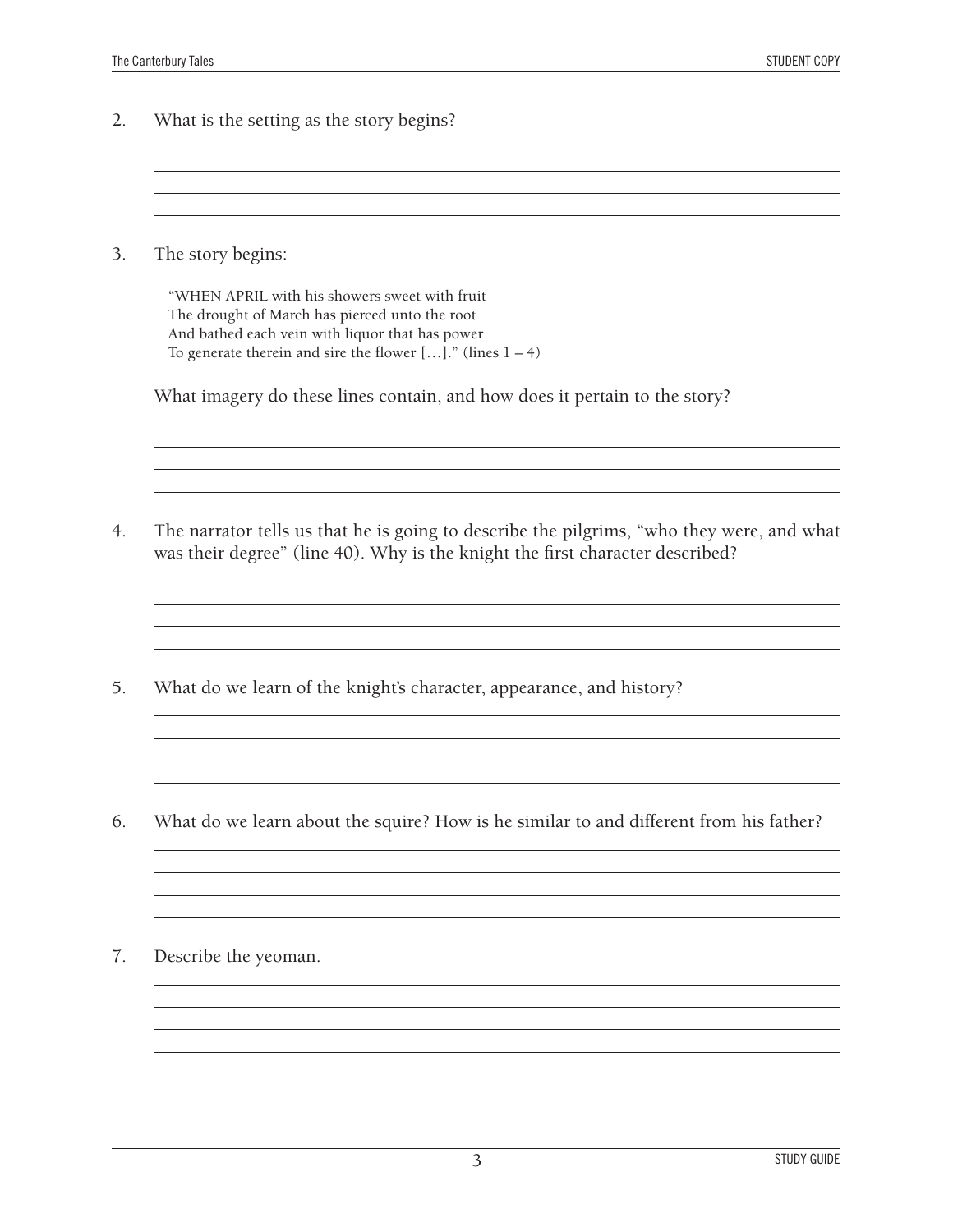### **The Knight's Tale**

### **Vocabulary**

**aghast** – pail; surprised **caveat** – a warning **ere** – before **fain** – glad, eager **hart** – a deer **hie** – to hurry **kite** – a type of scavenging bird **thrall** – a slave **twain** – two **vestments** – clothes **weal** – goodness **wight** – man

- 1. Who is the narrator in *The Knight's Tale*, and how does this story suit him?
- 2. Theseus weds Queen Hippolyta and brings his wife and her sister, Emily, to Athens after a campaign against the Amazons. As their group nears Athens, who stops them, and what is their complaint?

and the control of the control of the control of the control of the control of the control of the control of the

- 3. A lamenting woman tells Theseus, "Thanks be to Fortune and her treacherous wheel, / There's none can rest assured of constant weal" (line 49 – 50) Explain the pun that Chaucer uses with these lines. In addition, what does this passage imply about fate?
- 4. How does Theseus' attack on Thebes correspond with the honor code which was followed by knights of medieval times?